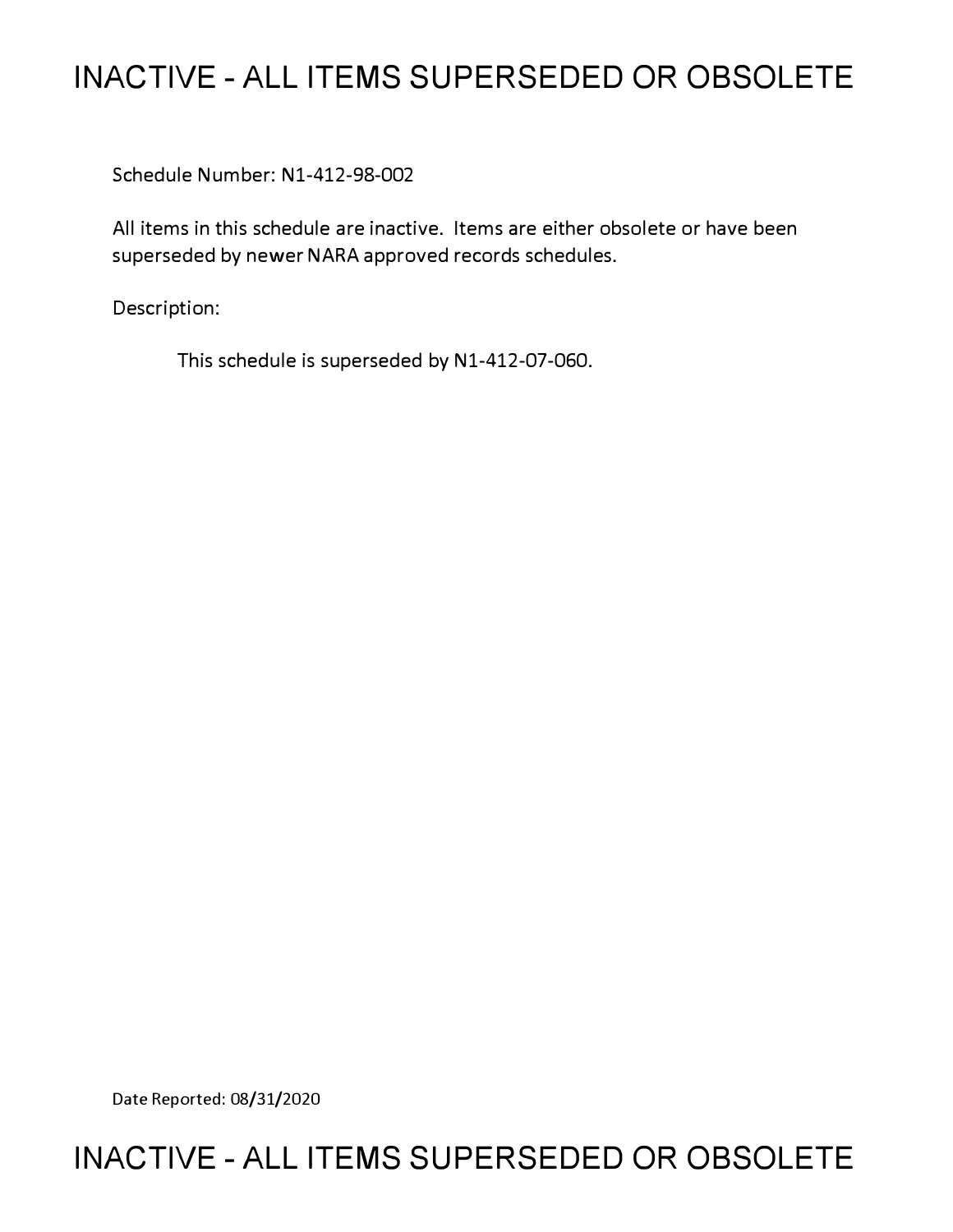| REQUEST FOR RECORDS DISPOSITION AUTHORITY                                      |                                                                                                                                                                                                                                                                                                                                                          |                 |                    | <b>LEAVE BLANK (NARA use only)</b> |                                                      |                                                                                                                                                                                                                         |  |
|--------------------------------------------------------------------------------|----------------------------------------------------------------------------------------------------------------------------------------------------------------------------------------------------------------------------------------------------------------------------------------------------------------------------------------------------------|-----------------|--------------------|------------------------------------|------------------------------------------------------|-------------------------------------------------------------------------------------------------------------------------------------------------------------------------------------------------------------------------|--|
| (See Instructions on reverse)                                                  |                                                                                                                                                                                                                                                                                                                                                          |                 |                    | JOB NUMBER<br>NI-412-98-2          |                                                      |                                                                                                                                                                                                                         |  |
| TO: NATIONAL ARCHIVES and RECORDS ADMINISTRATION (NIR)<br>WASHINGTON, DC 20408 |                                                                                                                                                                                                                                                                                                                                                          |                 |                    | DATE RECEIVED<br>08/28/98          |                                                      |                                                                                                                                                                                                                         |  |
| 1. FROM (Agency or establishment)<br><b>Environmental Protection Agency</b>    |                                                                                                                                                                                                                                                                                                                                                          |                 |                    | NOTIFICATION TO AGENCY             |                                                      |                                                                                                                                                                                                                         |  |
| 2. MAJOR SUBDIVISION                                                           |                                                                                                                                                                                                                                                                                                                                                          |                 |                    |                                    |                                                      |                                                                                                                                                                                                                         |  |
| <b>OAR</b><br>3. MINOR SUBDIVISION                                             |                                                                                                                                                                                                                                                                                                                                                          |                 |                    |                                    |                                                      | In accordance with the provisions of 44<br>U.S.C. 3303a the disposition request,<br>including amendments, is approved except<br>for items that may be marked "disposition<br>not approved" or "withdrawn" in column 10. |  |
|                                                                                |                                                                                                                                                                                                                                                                                                                                                          |                 |                    |                                    |                                                      |                                                                                                                                                                                                                         |  |
| 4. NAME OF PERSON WITH WHOM TO CONFER                                          |                                                                                                                                                                                                                                                                                                                                                          |                 | <b>5 TELEPHONE</b> |                                    | DATE<br><b>IVIST OF THE UNITED STATES</b><br>ARG     |                                                                                                                                                                                                                         |  |
| Rachel Van Wingen                                                              |                                                                                                                                                                                                                                                                                                                                                          |                 | 202-260-9709       |                                    | $2 - 2 - 0$                                          |                                                                                                                                                                                                                         |  |
|                                                                                | <b>6. AGENCY CERTIFICATION</b><br>I hereby certify that I am authorized to act for this agency in matters pertaining to the disposition of its records                                                                                                                                                                                                   |                 |                    |                                    |                                                      |                                                                                                                                                                                                                         |  |
|                                                                                | and that the records proposed for disposal on the attached $\frac{3}{\sqrt{3}}$ page(s) are not now needed for the business<br>of this agency or will not be needed after the retention periods specified; and that written concurrence from<br>the General Accounting Office, under the provisions of Title 8 of the GAO Manual for Guidance of Federal |                 |                    |                                    |                                                      |                                                                                                                                                                                                                         |  |
| Agencies,                                                                      | is not required;                                                                                                                                                                                                                                                                                                                                         | is attached; or |                    |                                    | has been requested.                                  |                                                                                                                                                                                                                         |  |
| <b>DATE</b>                                                                    | SIGNATURE OF AGENCY REPRESENTATIVE                                                                                                                                                                                                                                                                                                                       |                 | <b>TITLE</b>       |                                    |                                                      |                                                                                                                                                                                                                         |  |
| 7/27/98                                                                        | Rachel Van Wingen                                                                                                                                                                                                                                                                                                                                        |                 |                    |                                    | Agency Records Officer                               |                                                                                                                                                                                                                         |  |
| 7 <sub>1</sub><br><b>ITEM</b><br>NO.                                           | 8. DESCRIPTION OF ITEM AND PROPOSED DISPOSITION                                                                                                                                                                                                                                                                                                          |                 |                    |                                    | 9 GRS OR<br><b>SUPERSEDED</b><br><b>JOB CITATION</b> | 10. ACTION<br><b>TAKEN (NARA</b><br>USE ONLY)                                                                                                                                                                           |  |
|                                                                                | See attached U.S. EPA Records Control Schedule 222R                                                                                                                                                                                                                                                                                                      |                 |                    |                                    |                                                      |                                                                                                                                                                                                                         |  |
|                                                                                | NSN 7540-00-634-4064                                                                                                                                                                                                                                                                                                                                     |                 |                    |                                    |                                                      | STANDARD FORM 115 (REV. 3-91)                                                                                                                                                                                           |  |

ce àgency, MR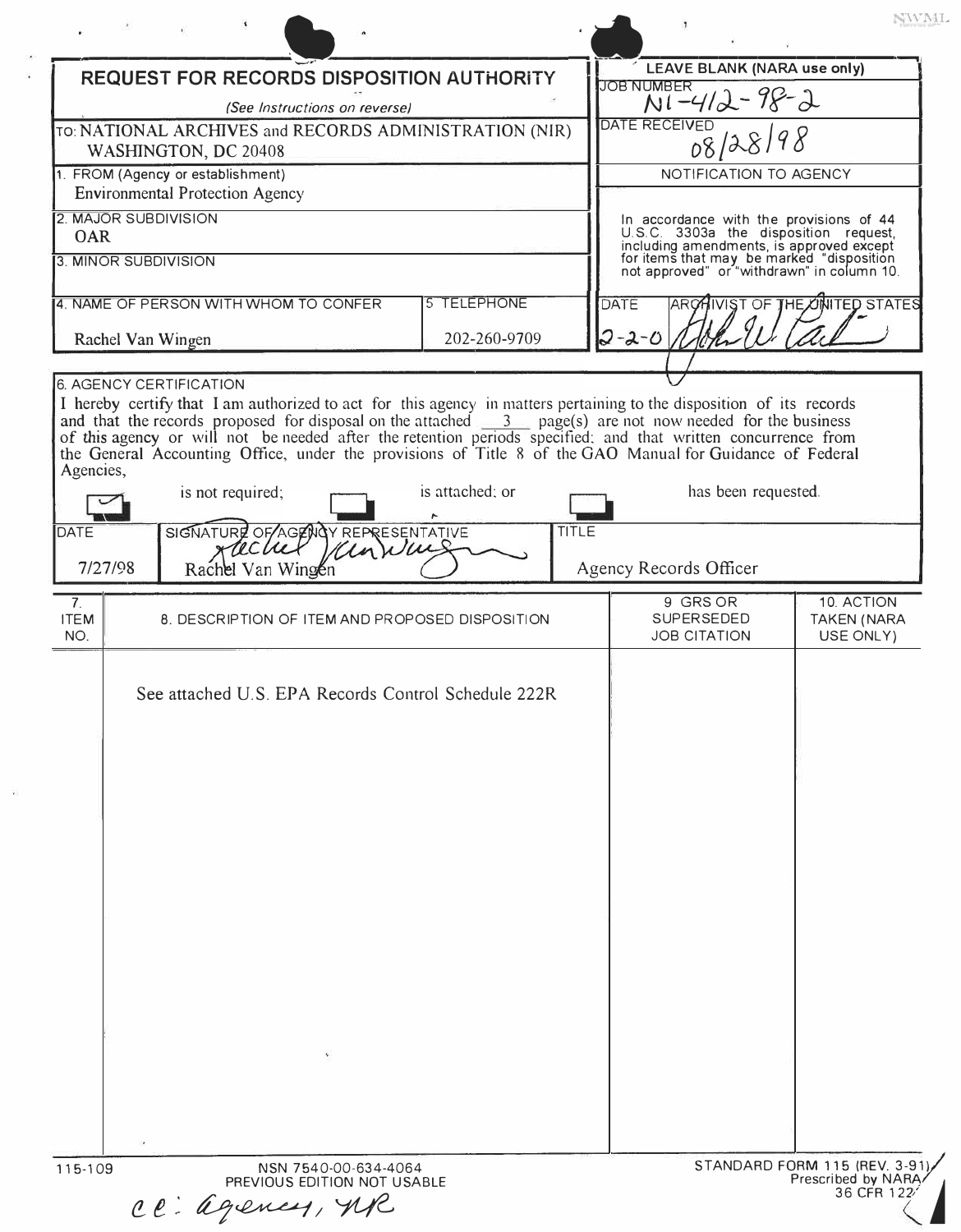

### **DRAFT OF 8/25/99**

## U.S. EPA RECORDS SCHEDULE **DRAFT**

**SERIES TITLE:** Radiological Emergency Planning

**PROGRAM:** Radiation

*1/* 

**EPA SERIES NO:** 222

**AGENCY FILE CODE:** RADP 222

**NARA DISPOSAL AUTHORITY:** Nl-412-98-2 (Use this number to retire records to the FRC)

**APPLICABILITY:** Regions

#### *IDENTIFYING INFORMATION:*

**DESCRIPTION:** EPA is responsible for establishing Protective Action Guides (PAGs) for all aspects of radiological emergency planning in coordination with appropriate Federal agencies and for preparing guidance for State and local governments on implementation. This series consists of:

a. Copies of State and local emergency response plans, inspection reports, correspondence, and safety analysis reports relating to EPA's role in providing guidance and advice to Federal, State, and local officials on when and how to take protective actions as they pertain to the effects of radiation exposure to human health from accidents involving radioactive materials. State and local radiological emergency response plans are created for the Federal Emergency Management Agency (FEMA) and EPA receives copies. Nuclear licensees submit final safety analysis reports to the Nuclear Regulatory Commission (NRC) and NRC provides EPA with copies for review. The EPA files also consist of notes taken by an EPA observer at annual emergency preparedness exercises that are required by FEMA.

b. Electronic version created with office automation applications.

**ARRANGEMENT:** Arranged by subject.

Case files

**TYPE OF RECORDS:** SPECIFIC RESTRICTIONS:<br>
Case files **SPECIFIC RESTRICTIONS:** 

**MEDIUM: VITAL RECORD:**  Paper, electronic

**FUNCTIONS SUPPORTED:**  Program oversight

**SPECIFIC LEGAL REQUIREMENTS: 5** u.s.c. **552**  Reorganization Plan No. 3 of 1978 E.O. 12127, 12148, 12241 Presidential Directive of Dec. 7, 1979